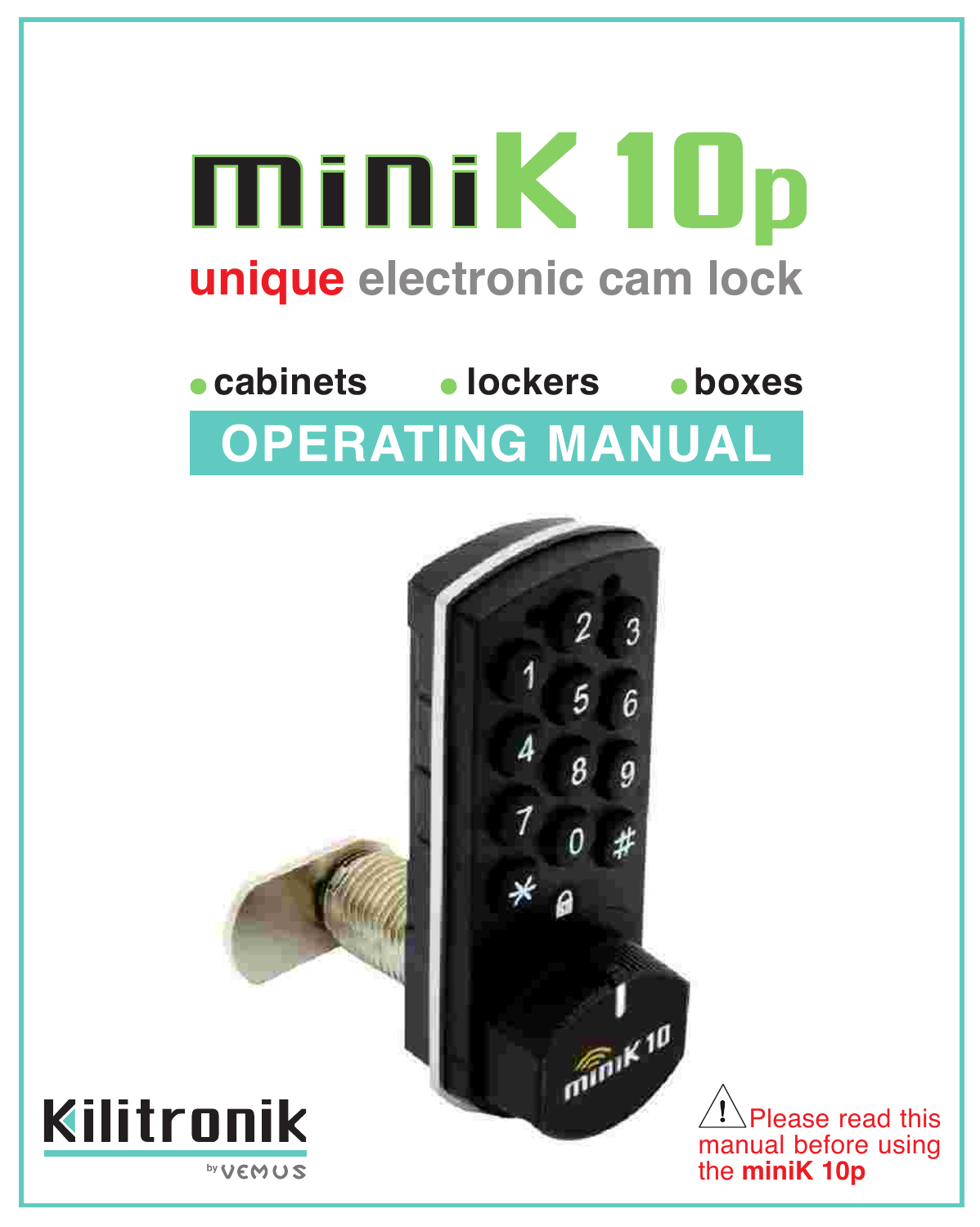# **INDEX**

|                                                                                                | 3  |
|------------------------------------------------------------------------------------------------|----|
| <u> Initial Setup ——————————————————————————</u>                                               | 4  |
|                                                                                                | 4  |
| Selecting Operation Option Of The mini K10p _____________ 4                                    |    |
| Assign or Delete Service Cards                                                                 | 5  |
| Assign User Card / Cards                                                                       | 5  |
|                                                                                                | 5  |
|                                                                                                | 6  |
| Individual Operation With Card To Lock / Unlock                                                | 6  |
| One Time Use Operation With Card To Lock / Unlock _____ 6-7                                    |    |
| Cardless Individual Operation<br>7                                                             |    |
|                                                                                                |    |
| - Unlock With Password                                                                         | 7  |
|                                                                                                |    |
|                                                                                                | 8  |
|                                                                                                | 8  |
| Cardless One Time Use Operation                                                                | 8  |
| - Lock With Password                                                                           | 8  |
|                                                                                                |    |
|                                                                                                |    |
|                                                                                                | q  |
|                                                                                                |    |
|                                                                                                |    |
|                                                                                                |    |
| Maintenance 13                                                                                 |    |
|                                                                                                |    |
|                                                                                                |    |
| Liability Limits 14                                                                            |    |
| Technical Specifications-                                                                      |    |
| Thank You are the set of $\sim$ 14                                                             |    |
| Quick Info.<br>the contract of the contract of the contract of the contract of the contract of | 15 |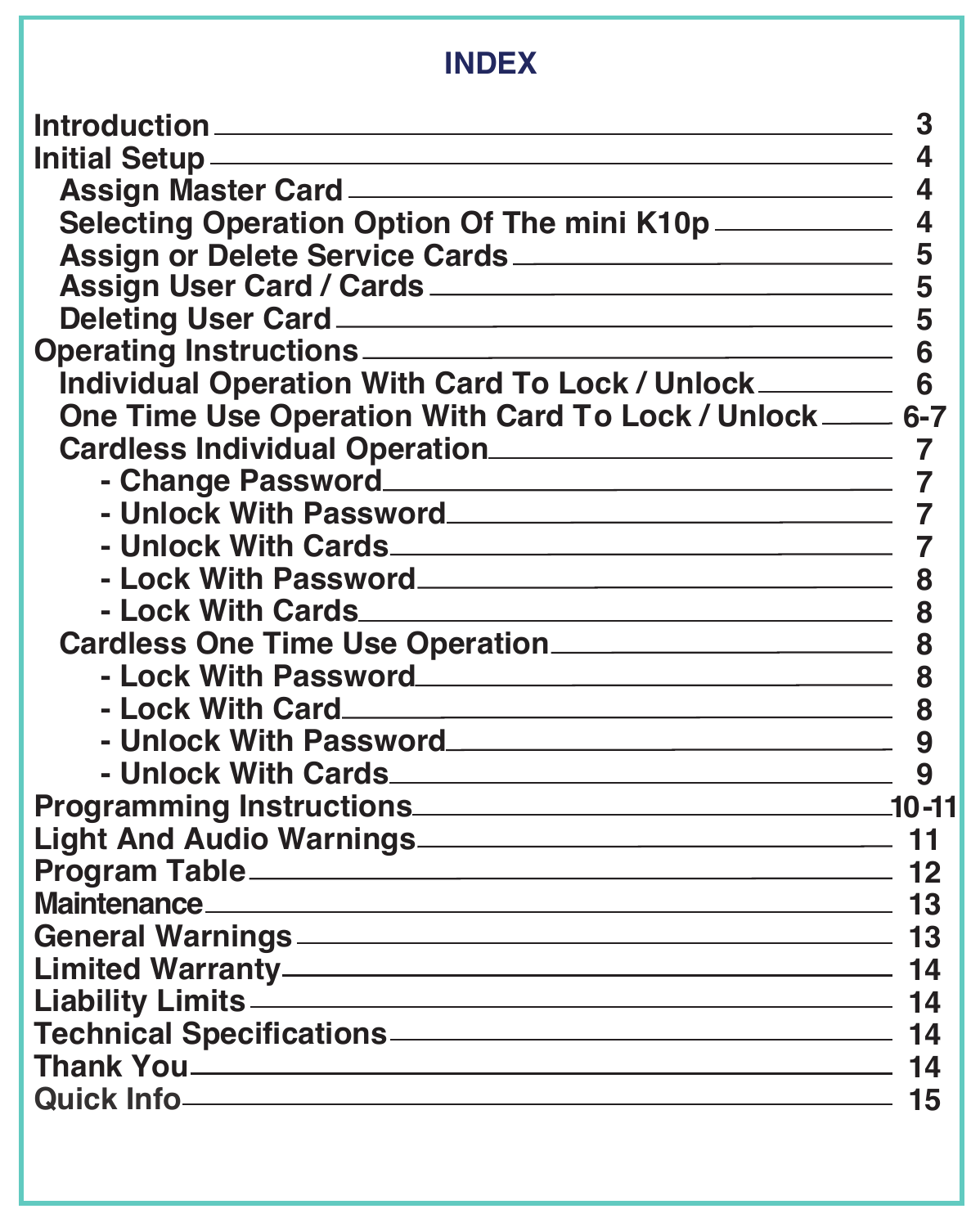# **INTRODUCTION**

- 1. Red LED
- 2. Green LED
- 3. Keypad
- 4. Lock Body
- 5. Closing Position
- 6. Handle Indicator
- 7. Opening Position
- 8. Handle
- 9. Mounting Nut
- 10. Lock Body
- 11. Battery Cover
- 12. Battery Cover Screw
- 13. ID Label
- 14. Hand Knob Frame
- 15. Cam
- 16. Cam Screw
- 17. Cylinder Nut



#### **DESCRIPTION:**

Besides the stylish and enriching design of the **K10P** cabinet lock, there are various features that make the lock different from others, such as allowing to use with wet hands, easy and quick installation at wood and steel cabinets, easy application at existing cabinets, easy application at right/left cabinet doors, higher battery life with very low energy consumption, high reliability and operating with a contactless card.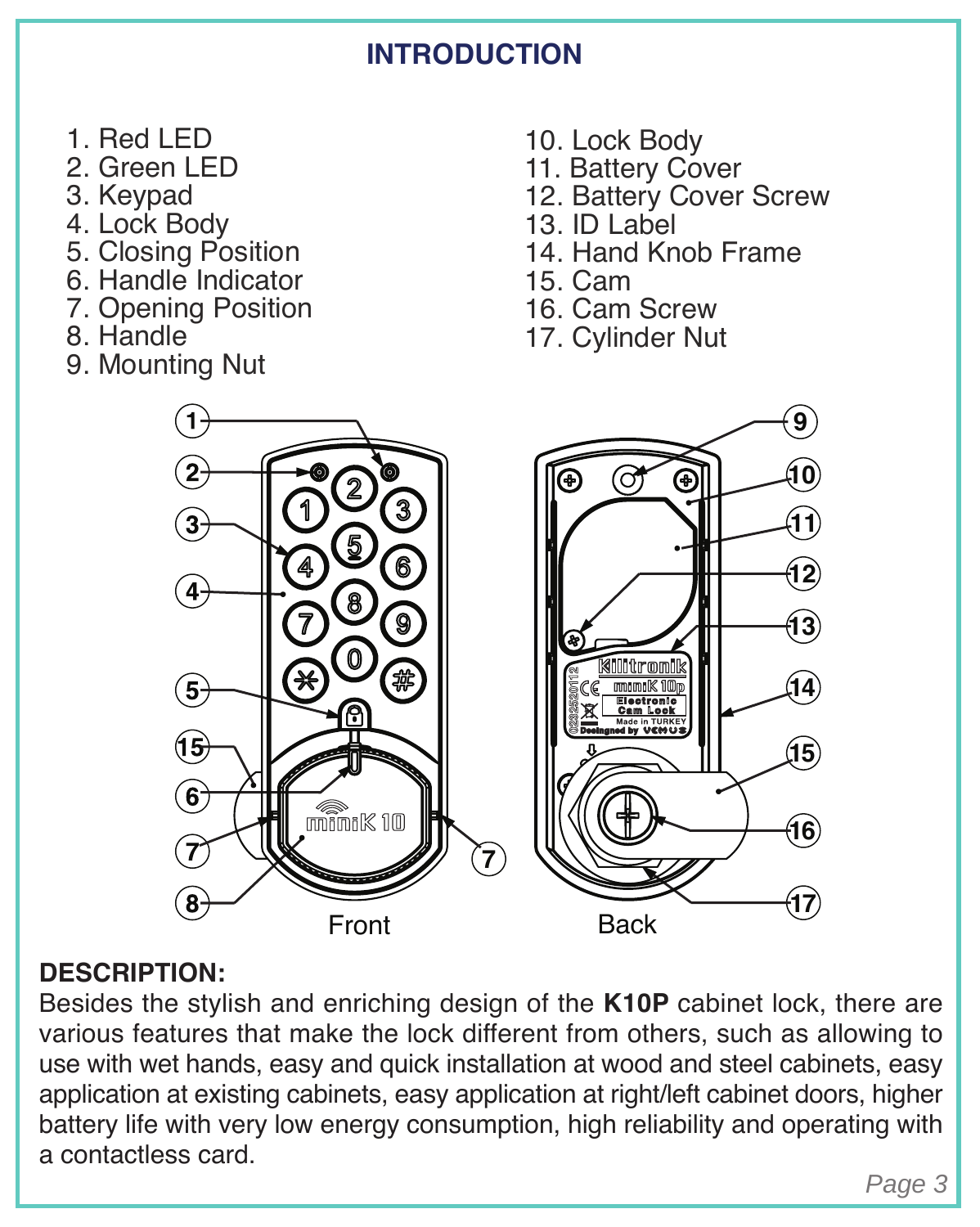#### **USAGE:**

Contactless card lock can be used with three types of cards: "User Card, Service Card and Master Card". Also, the lock can be used with a password by selecting the user card free operation. Service card is passive by default. You should center the card when holding over the handle to enable accurate reading. Since the device enters the sleep mode to offer low energy consumption, you need to wake the lock up by pressing any button before each operation.

#### **INITIAL SETUP:**

#### **• Assign Master card:**

1- Press  $\mathbf{\Omega}\mathbf{\Omega}$  two tone been is heard.

 2- And then present the master card to the handle until one tone beep is heard and green led blinks.



**This step is valid if there is no assigned Master Card before.**

• **Selecting Operation option of the mini K10p:**

1- Press  $\mathbf{\odot}$  present the master card to the handle and press  $\mathbf{\odot}$  areen and red leds blink.

2- Press 1 for selecting operation options. And then

Press 0 for Individual operation with card.

Press 1 for One time use operation with card.

Press 2 for cardless Individual operation.

Press 3 for cardless One time use operation.

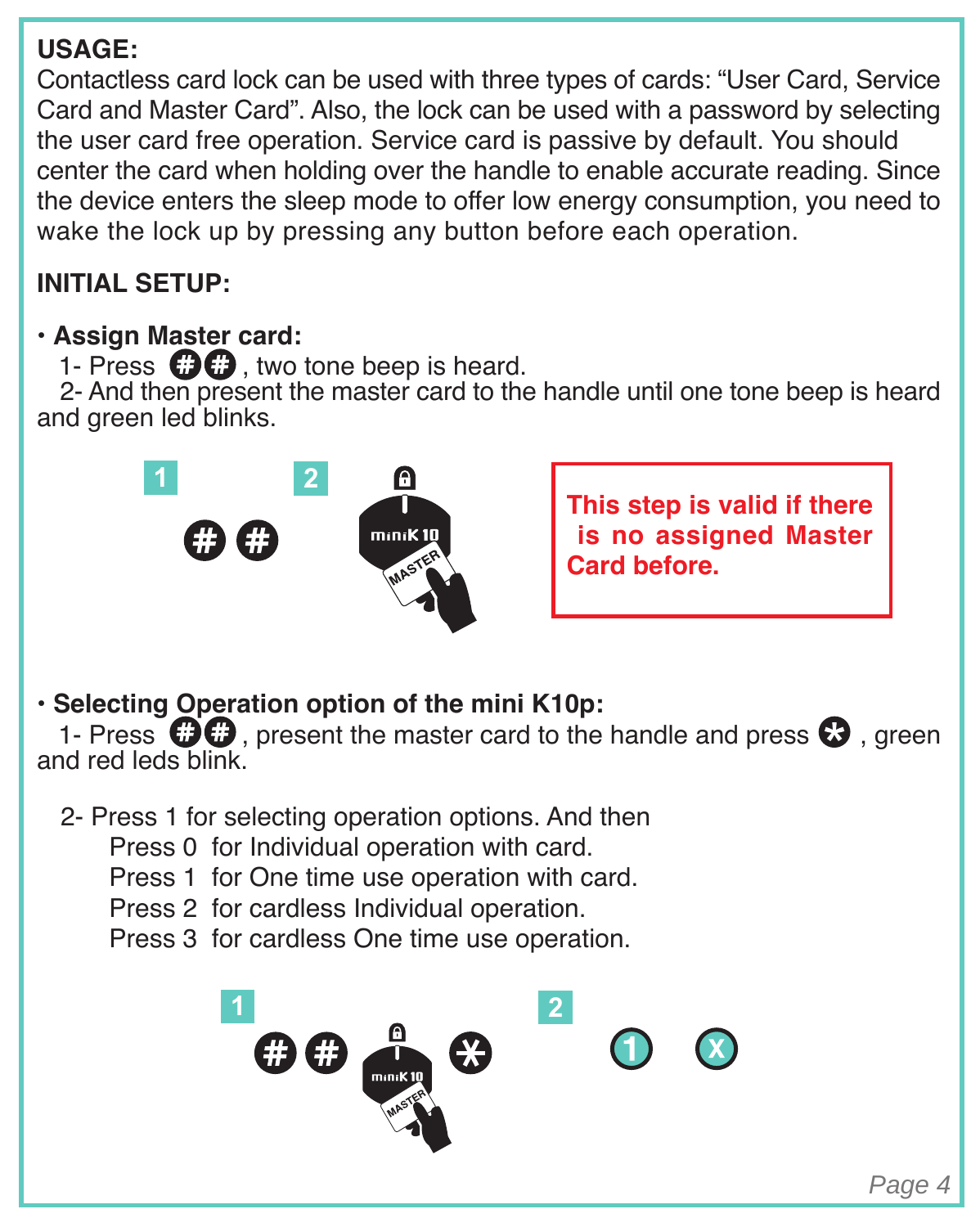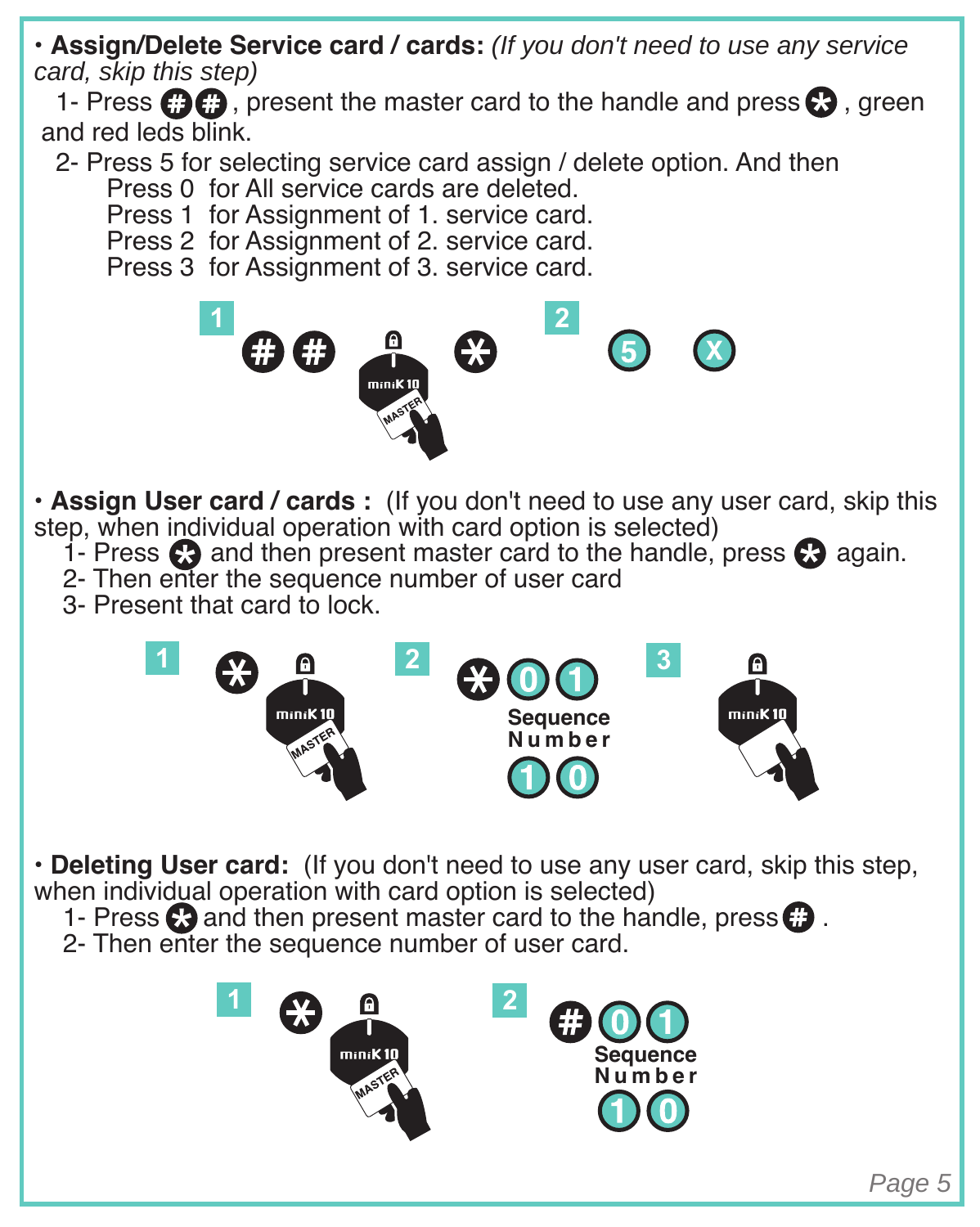# **OPERATING INSTRUCTIONS Individual operation with card (if selected) To Unlock:** 1- Press any number button for wake the lock up. 2- Present **any assigned user card / master card / service card** to the handle in 3 seconds 3- turn the handle to the unlocked position. **1 2 3**  $\mathcal C$ mana  **To Lock:** 1- Press any number button for wake the lock up. 2- Present **any assigned user card / master card** to the handle in 3 seconds 3- Turn the handle to the locked position.  $\overline{2}$  $\overline{3}$ x minil  **One time use operation with card (if selected) To Lock**: 1- Press any number button for wake the lock up. 2- Present **any card / master card** to the handle in 3 seconds 3- Turn the handle to the locked position.  $\blacktriangleleft$  $\mathbf{3}$

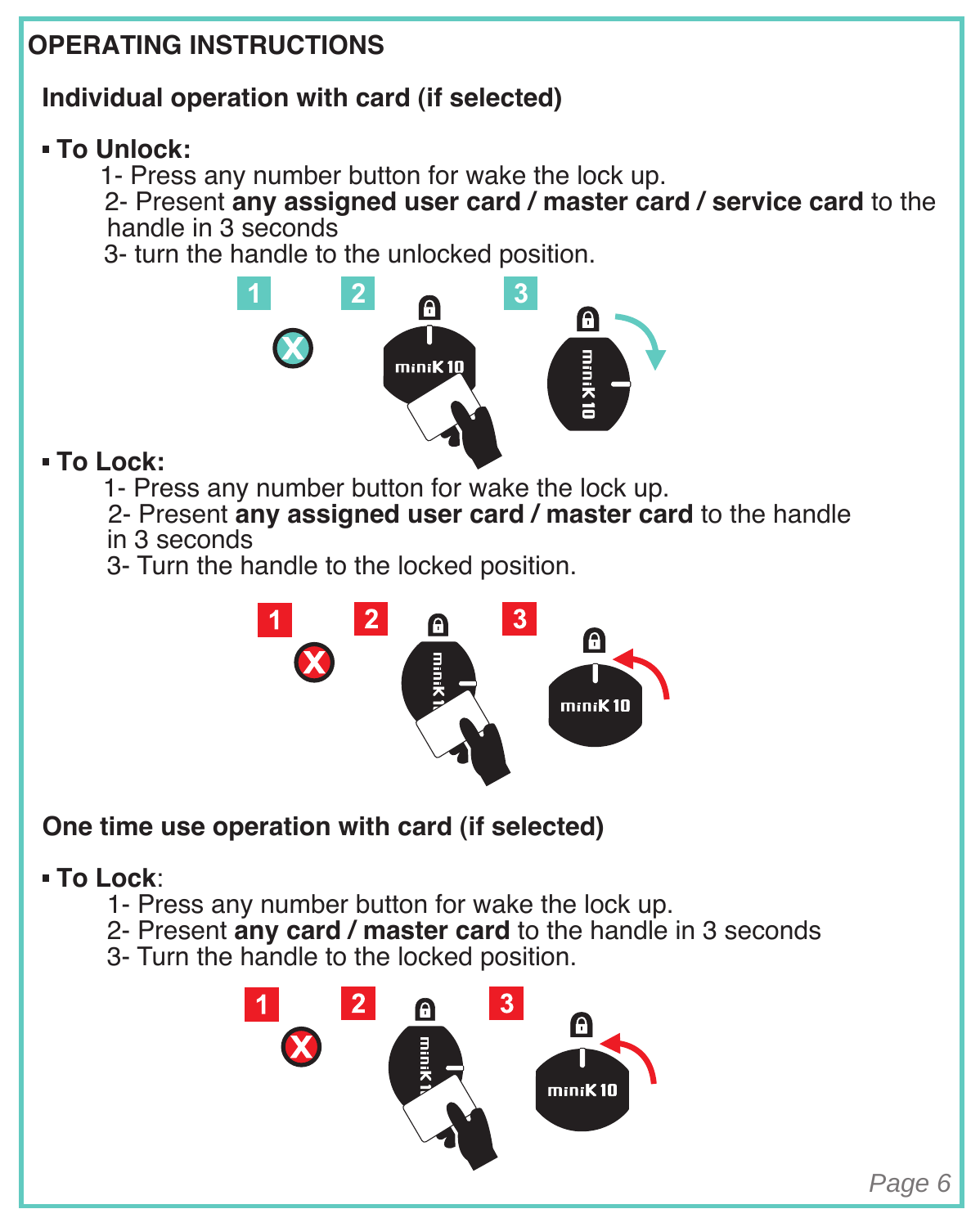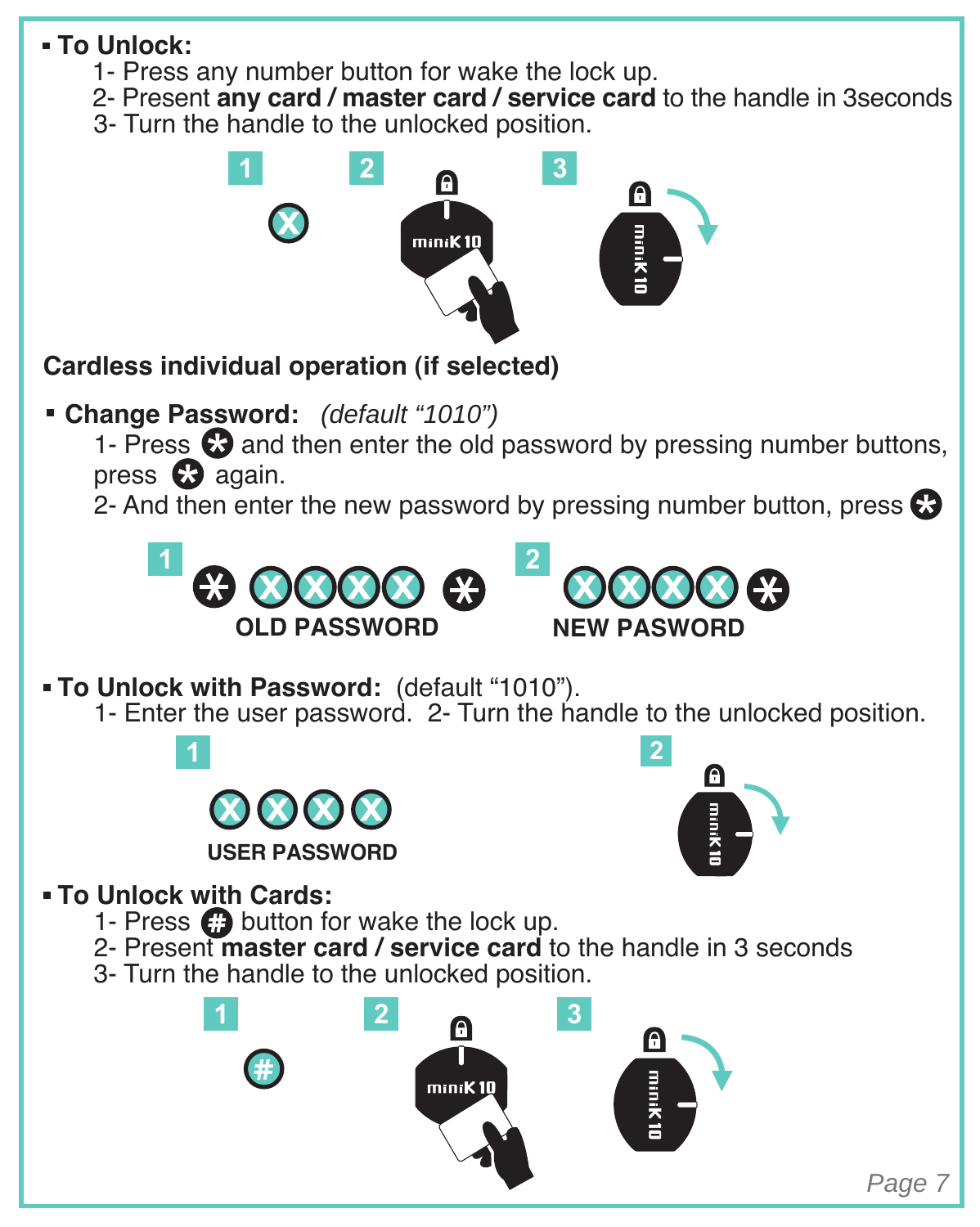

 **To Lock with Card:**

1- Press  $\boldsymbol{\odot}$  button for wake the lock up.

2- Present **master card** to the handle in 3 seconds

3- Turn the handle to the locked position.



Page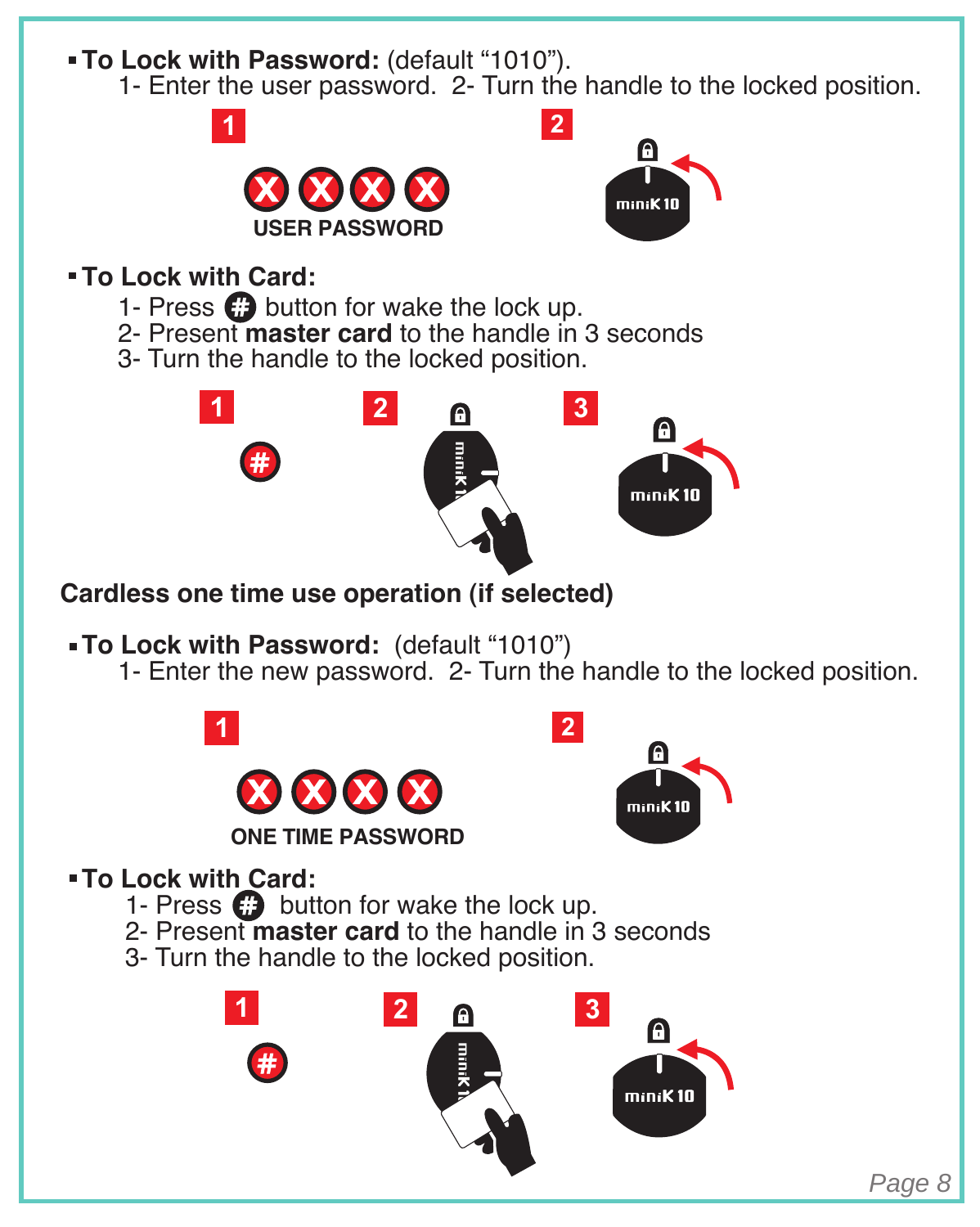#### **To Unlock with Password:**

- 1- Enter the same password with locking operation.
- 2- Turn the handle to the unlocked position.



#### **To Unlock with Cards:**

- 1- Press  $\bigodot$  button for wake the lock up.
- 2- Present **master card / service card** to the handle in 3 seconds
- 3- Turn the handle to the unlocked position.





**The unlocking direction depends on the type of door where miniK 10p is used. All locking and unlocking illustrations depict right handed door installation.**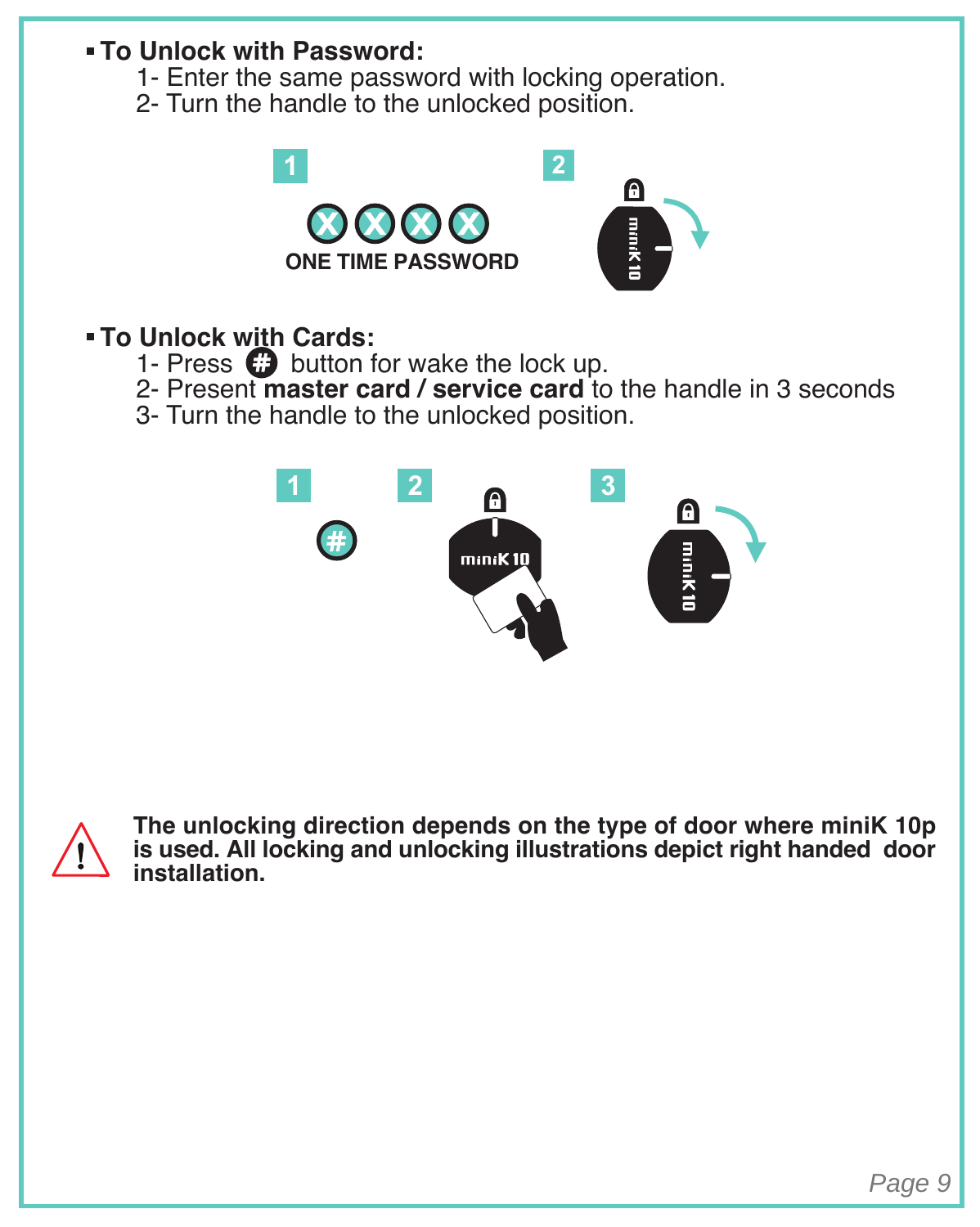#### **PROGRAMMING INSTRUCTIONS**

1- Press  $\bigcirc$   $\bigcirc$  , present the master card and then press  $\bigcirc$ , green and red leds blink.

 2- Enter the program number to be customized and then enter the selected settings number. (Press Program Number and then Selection Number)



#### **Restore Default Settings: Press 0 - 1**

Default Settings are :

 One time use operation with card, audible operation, penalty operation is not active, service card is not active, locking with password, door open warning is not active, resetting user password with service card usage is not active, blocking the lock is not active.

#### **Mute Operation: Press 2 - 0**

 All audio warnings can be turned off if mute operation is selected (except warning beeps).

#### **Audible Operation: Press 2 - 1**

Button feedback, warnings and confirmation are audible.

#### **Penalty Operation: Press 3 - 1**

 Prevents tampering of lock by unauth orized people. Lock is blocked for 5 minutes if wrong password / card is entered three times consecutively.

Factory default is that this feature is not active. **Press 3 - 0**

#### **Delete All User Cards: Press 4 - 0**

It deletes all user cards assigned in the I**ndividual operation with card** option.

#### **Reset User Password: Press 4 - 1**

 User password is restored to default "1010" in the **Cardless individual operation**  option.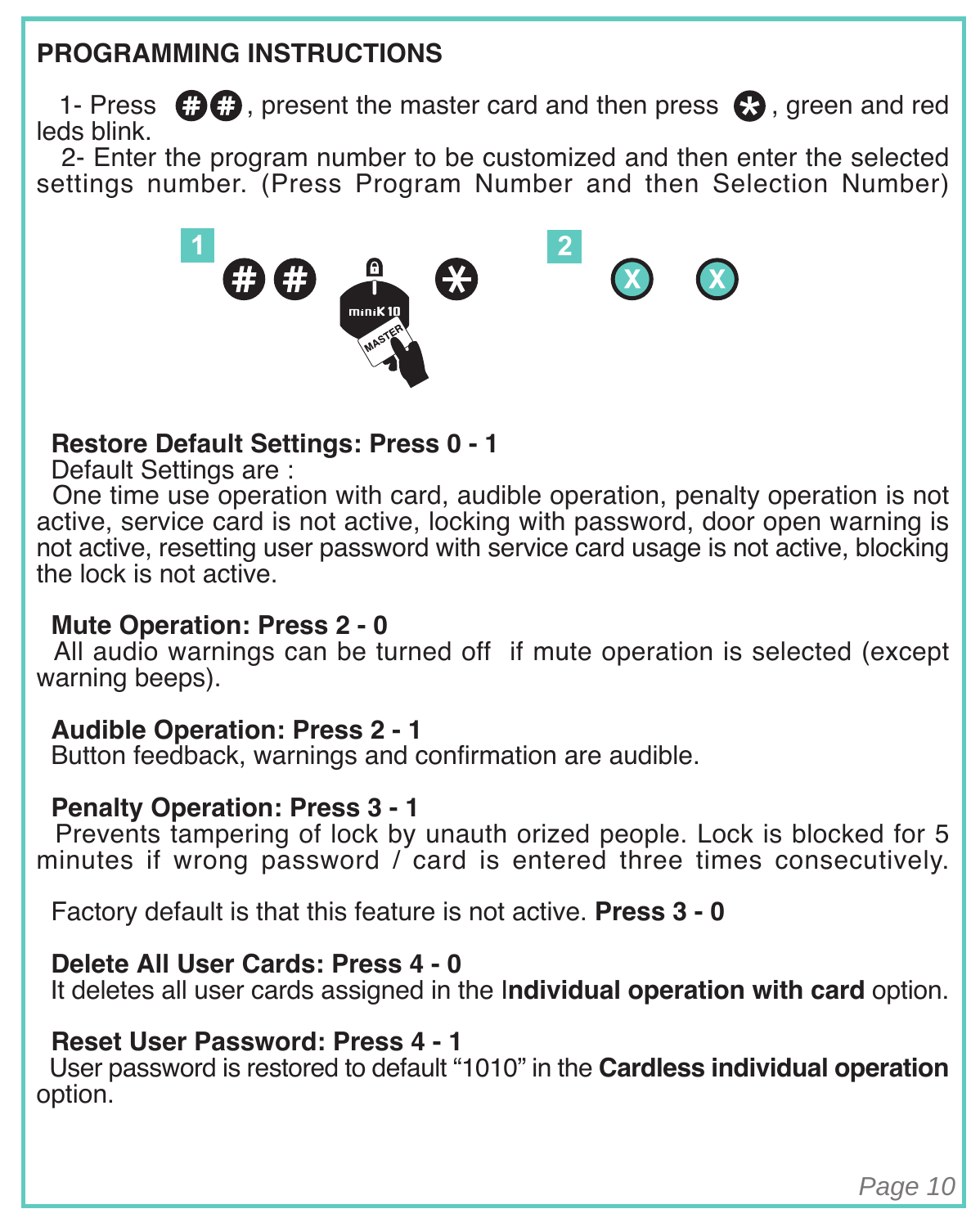#### **Locking with password / card: (1) Press 6 - 0**

Locking operation require a password / card to lock.

 **Automatic Locking (without password/card): (1) Press 6 - 1**

Locking operation does not require a password / card to lock.

#### Warning of open door : (1) Press 7 - 1

 After door is open for one minute, lock gives an audible warning to user with 8 beeps every 5 seconds to notify user that the door has been left open.

Factory default is that this feature is not active. **Press 7 - 0**

 **Resetting User Password with Service card usage: (1)** , **(2) Press 8 - 1**  When the lock is unlocked with the service card, the user password is reset. The user password is restored to default, which is "1010".

Factory default is that this feature is not active. **Press 8 - 0**

#### **Blocking the lock : (2) Press 9 - 1**

If lock opened with service card, it can be blocked from further user card access.This would insure service card is only used to access locks for emergency lockouts. Master card access would then be required to set up user card again.

Factory default is that this feature is not active. **Press 9 - 0**

 **(1)**: valid for individual operation with card or cardless individual operation options.  **(2)**: valid if any service card is active.

#### **LIGHT AND AUDIO WARNINGS:**

|                             | Password/card is accepted : Green LED blinks with 2 repeated audio warnings. |
|-----------------------------|------------------------------------------------------------------------------|
| Wrong password / card       | : Red LED blinks with 4 repeated audio warnings.                             |
| Low batterty                | : Red LED blinks 5 times after each operation.                               |
| Lock is open                | : 8 audio warnings every 5 seconds after one                                 |
| minute of opening the lock. |                                                                              |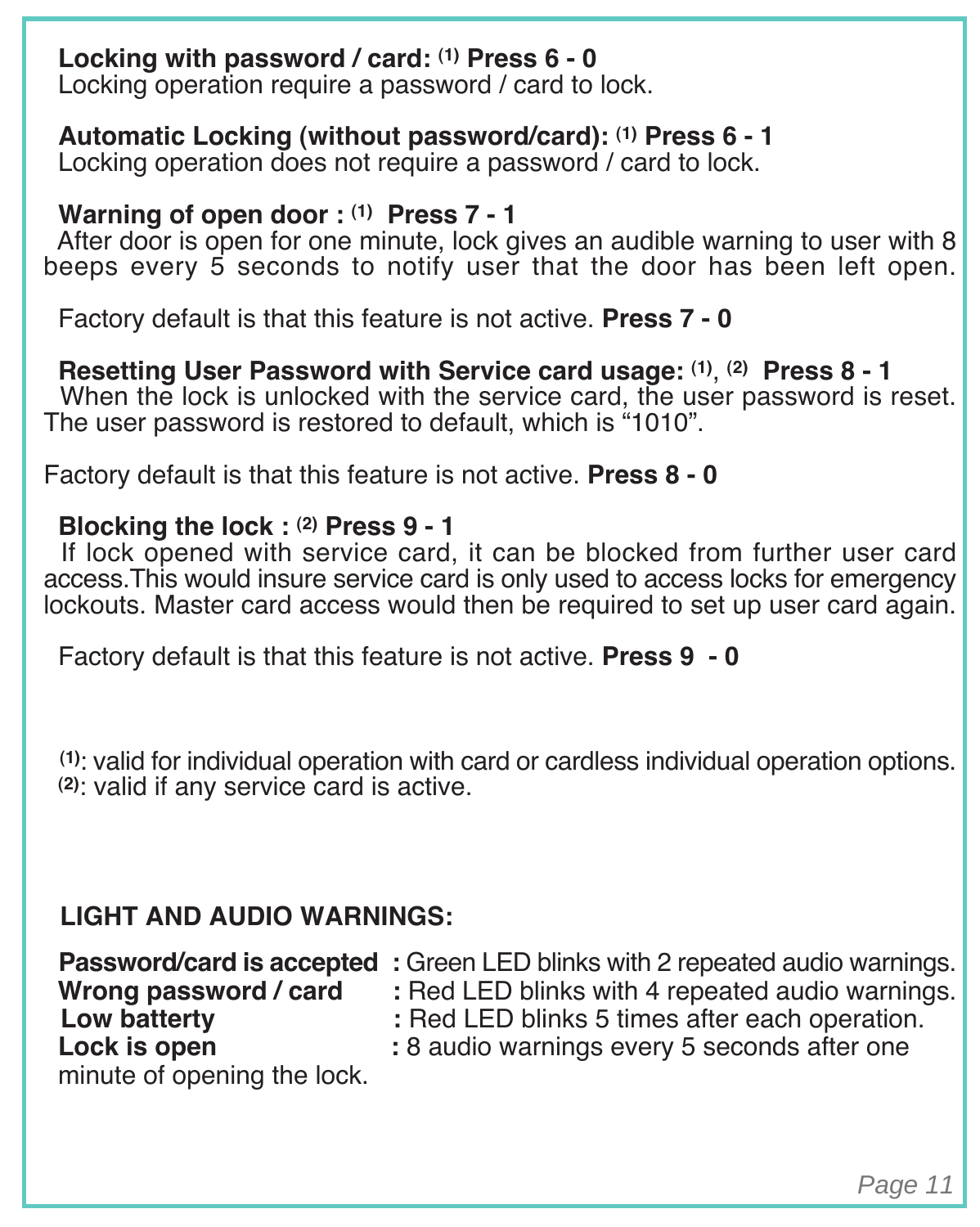| Program No     | Option                                        | <b>Factory Settings</b><br>Prg No 1-1: One time use operation with card<br>Prg No 2-1: Audible beeps and confirmations<br>Prg No 3-0: Penalty operation PASSIVE<br>Prg No 4-0: Delete all user card<br>Prg No 5-0: Service card PASSIVE<br>Prg No 6-0: Locking with password |  |  |
|----------------|-----------------------------------------------|------------------------------------------------------------------------------------------------------------------------------------------------------------------------------------------------------------------------------------------------------------------------------|--|--|
| 0              | Prg No 7-0: Warning of open door PASSIVE<br>1 |                                                                                                                                                                                                                                                                              |  |  |
|                |                                               | Prg No 8-0: Resetting User Password with Service card usage PASSIVE<br>Prg No 9-0: Lock block PASSIVE (if service card is active)                                                                                                                                            |  |  |
|                | 0                                             | Individual Operation with card                                                                                                                                                                                                                                               |  |  |
|                | 1                                             | One time Use Operation with card (locker mode for multiple user)                                                                                                                                                                                                             |  |  |
| 1              | $\overline{2}$                                | Cardless Individual Operation                                                                                                                                                                                                                                                |  |  |
|                | 3                                             | Cardless One time use Operation (locker mode for multiple user)                                                                                                                                                                                                              |  |  |
| $\overline{2}$ | 0                                             | <b>Mute Operation</b>                                                                                                                                                                                                                                                        |  |  |
|                | 1                                             | <b>Audible Operation</b>                                                                                                                                                                                                                                                     |  |  |
| 3              | 0                                             | Penalty PASSIVE                                                                                                                                                                                                                                                              |  |  |
|                | 1                                             | Penalty ACTIVE                                                                                                                                                                                                                                                               |  |  |
| 4              | 0<br>Delete all user cards.                   |                                                                                                                                                                                                                                                                              |  |  |
|                | 1                                             | User password is restored to default, which is "1010".                                                                                                                                                                                                                       |  |  |
|                | 0                                             | Service Card PASSIVE / DELETE<br>Assignment of 1.Service Card                                                                                                                                                                                                                |  |  |
| 5              | 1<br>$\overline{2}$                           | Assignment of 2.Service Card                                                                                                                                                                                                                                                 |  |  |
|                | $\overline{\mathbf{3}}$                       | Assignment of 3.Service Card                                                                                                                                                                                                                                                 |  |  |
|                | 0                                             | Locking with Password                                                                                                                                                                                                                                                        |  |  |
| 6              | ī                                             | Automatic Locking                                                                                                                                                                                                                                                            |  |  |
|                | 0                                             | Warning of door open PASSIVE                                                                                                                                                                                                                                                 |  |  |
| $\overline{7}$ | 1                                             | Warning of door open ACTIVE                                                                                                                                                                                                                                                  |  |  |
|                | 0                                             | Resetting User Password with Service card usage PASSIVE                                                                                                                                                                                                                      |  |  |
| 8              | 1                                             | Resetting User Password with Service card usage ACTIVE                                                                                                                                                                                                                       |  |  |
| 9              | 0                                             | Block the Lock PASSIVE (if service card is active)                                                                                                                                                                                                                           |  |  |
|                | 1                                             | Block the Lock ACTIVE (if service card is active)                                                                                                                                                                                                                            |  |  |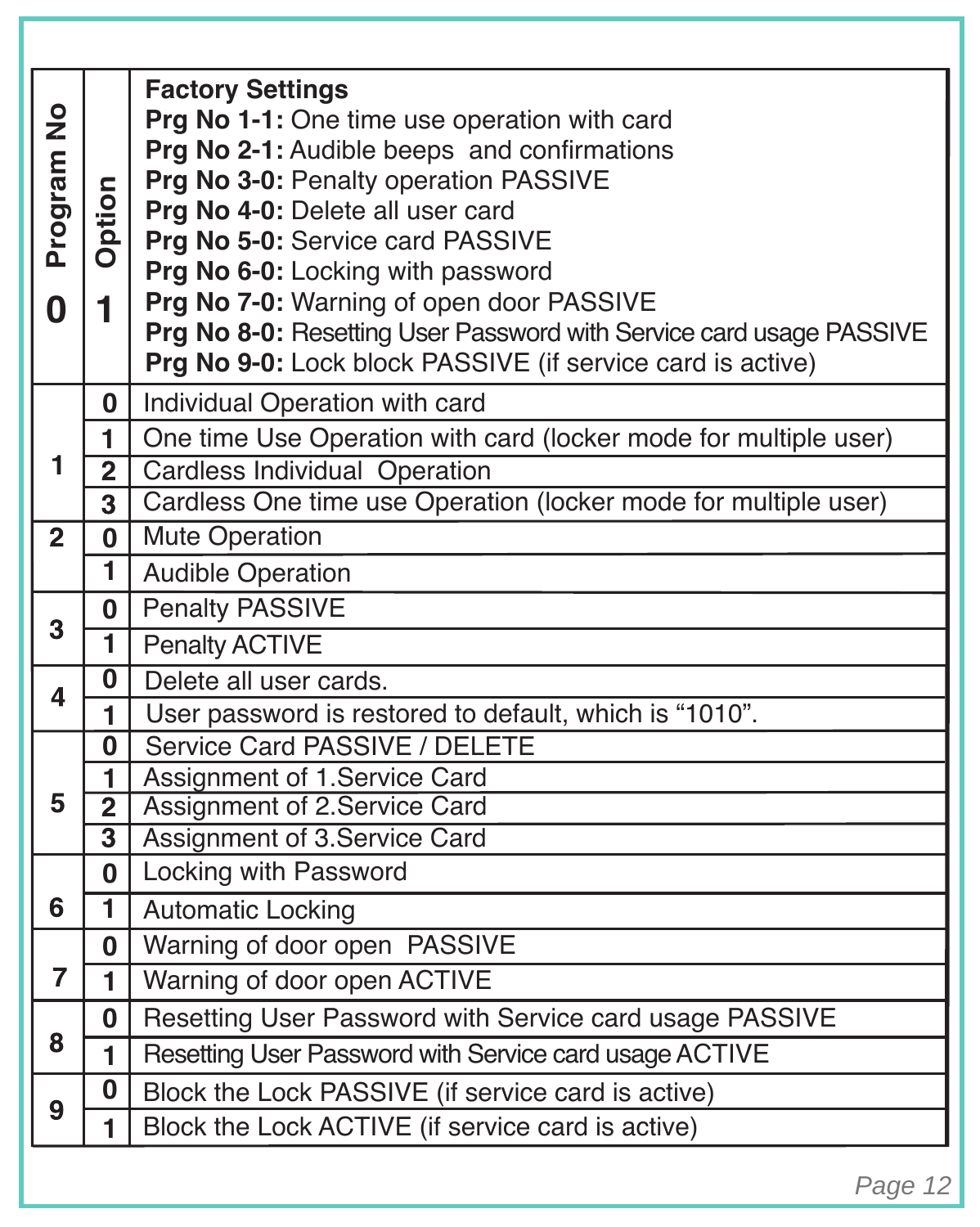# **MAINTENANCE:**

- Clean front of lock with a mild damp cloth with detergent if needed.
	- Do not use any hard or scratching cleanser.
	- Do not clean with chemical materials that melt plastic (thinner, acetone, etc.)
	- Be careful not to spill water on lock.

# **GENERAL WARNINGS:**

- Read manual before using lock.
- $\sqrt{!}$  Periodically check nuts and screws to be tightened.

- Do not over-tighten nuts or screws. Do not use an electric screw gun during installation unless equipped with a torque adjuster.The maximum torque on the cylinder screw is 25Nm.

- Set and test user and master password prior to installing the lock
- Change all default passwords with your own passwords.

- Common sense, but we must say it... Do not keep the passwords in the cabinet where the lock is being installed!

- It is not possible to open lock if installed and you forget the user and master password.

- Lock gives a warning beep when incorrect passwords have been entered in repeatedly.

- Not possible for front side of lock to be opened by breaking or trying to force open lock.

- Use CR2450 3.0V Lithium batteries.

- Remember that battery consumption is high when programs 2, 3, and 7 are active.

# **CAMS:**

- Two cams are included-
- Cams can be placed at increments of 90 degrees

 - The Stop Cam (#4) in installation instructions can be positioned for turning the cam clockwise or counter-clockwise





# **OTHER:**

Battery failure override- The miniK 10 has 2 external nodes surrounding the red and green indicator lights where an external battery can be connected long enough to enter in the correct code to open the lock allowing new batteries to be installed.

# **ATTENTION!**

In case of any failure, inform the vendor in writing of the detailed description of the failure. In case of any intervention in the device, such as attempting to repair the device, the device gets **OUT OF WARRANTY**.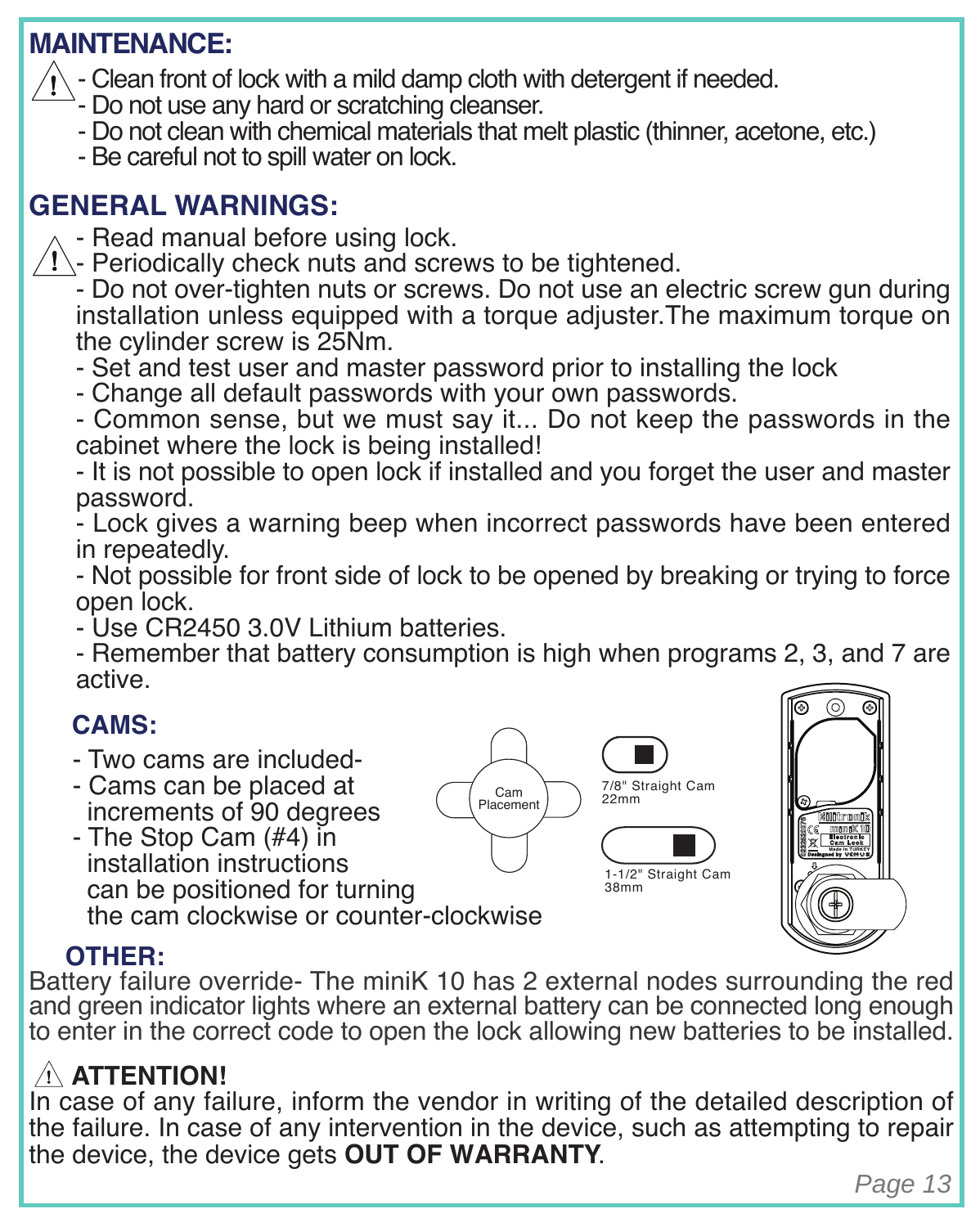# **LIMITED WARRANTY:**

Kilitronik offers a one year limited warranty all products to be free from manufacturing defects in materials and workmanship. This warranty does not cover the battery, lost combinations or damages caused by improper mounting, improper or unreasonable use.

# **LIABILITY LIMITS:**

This is a limited warranty and is in lieu of all other warranties (including the implied warranties of merchantability and fitness for use) and under no circumstances shall Kilitronik be liable for any incidental or consequential damages or losses.

# **TECHNICAL SPECIFICATIONS:**

| Weight                       | 2.5 oz (71 g) (excluding cam and mounting) |
|------------------------------|--------------------------------------------|
| <b>Key Pad</b>               | Silicone Keypad with metal dome            |
| <b>Operating Temperature</b> | 32 - 122 F (0 - 50 °C)                     |
| Storage Temperature          | 14 - 158 F (-10 - 70 °C)                   |
| <b>Operating Moisture</b>    | 20% - 80% Rh (without condensation)        |
| <b>Replaceable Battery</b>   | 3V Lithium CR2450                          |
| Battery Life (*)             | 10 years (for 10 uses a day)               |

 $\Lambda$  ATTENTION: (\*)(Battery life may vary in accordance with battery brand, programming parameters and environmental conditions of the product is used.)

 $\triangle$  ATTENTION: Remember to write down your passwords after programming and prior to installing lock.It is not possible to open lock if it is in installed and you forget your passwords.

 $\Lambda$  ATTENTION: miniK 10 is made for only interior usage.

#### **Thank you**



Congratulations for making this eco-friendly choice! By purchasing a miniK10, you will prevent additional batteries going to the landfills over the next 10 years. With its smart technology, the miniK10 only requires one battery over a 10 year period. (\*)This period may be reduced according to battery performance, environmental conditions and frequency of use.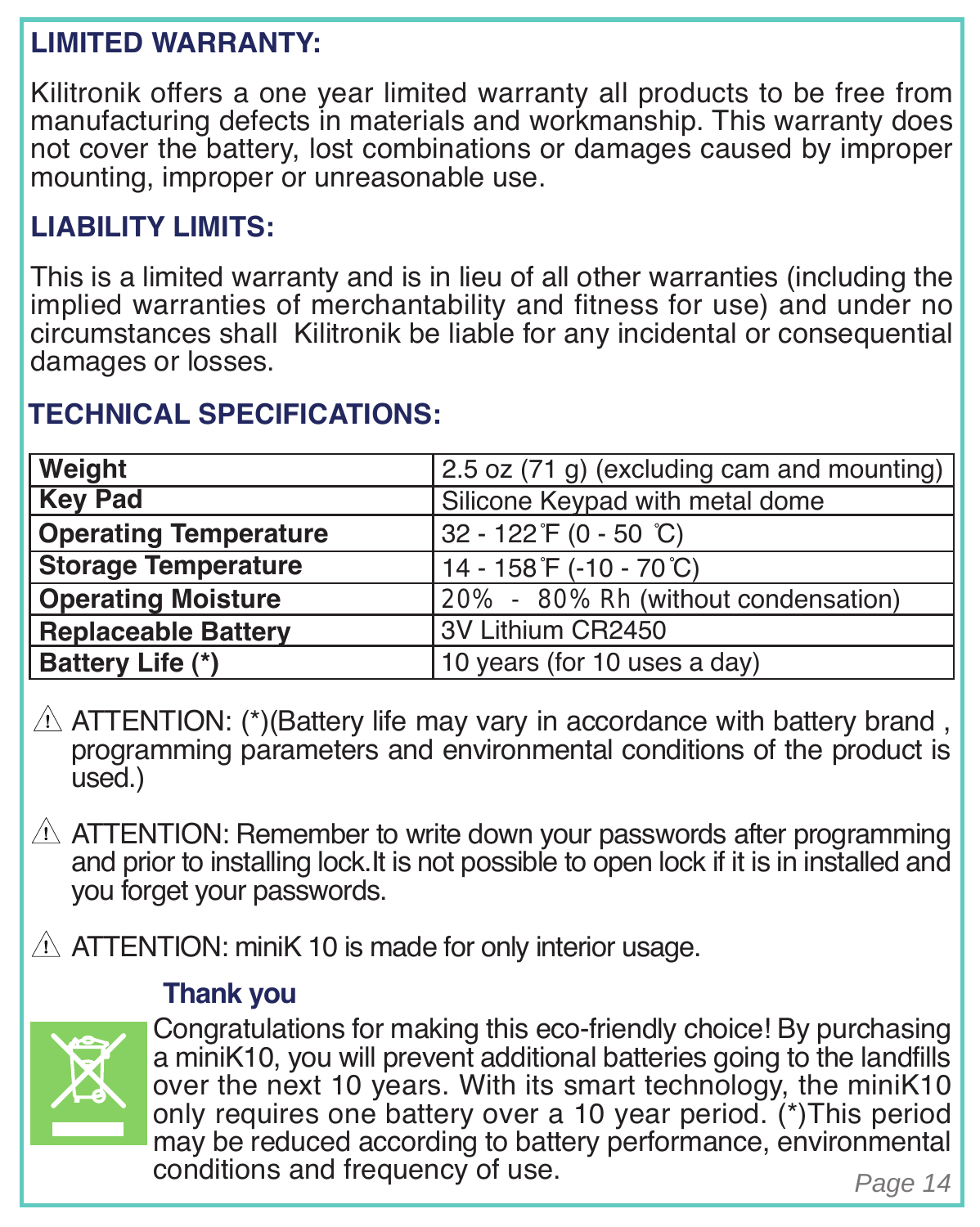

#### Kilitronik  $WQ$  $F$ M $\Omega$ S

# **QUICK INFO**

# **LOCKING / UNLOCKING WITH USER CARD**



# **LOCKING / UNLOCKING WITH MASTER CARD**



**If cardless individual operation option or cardless one time use operation option is selected , you should press button at first to lock and unlock by using the master card.**